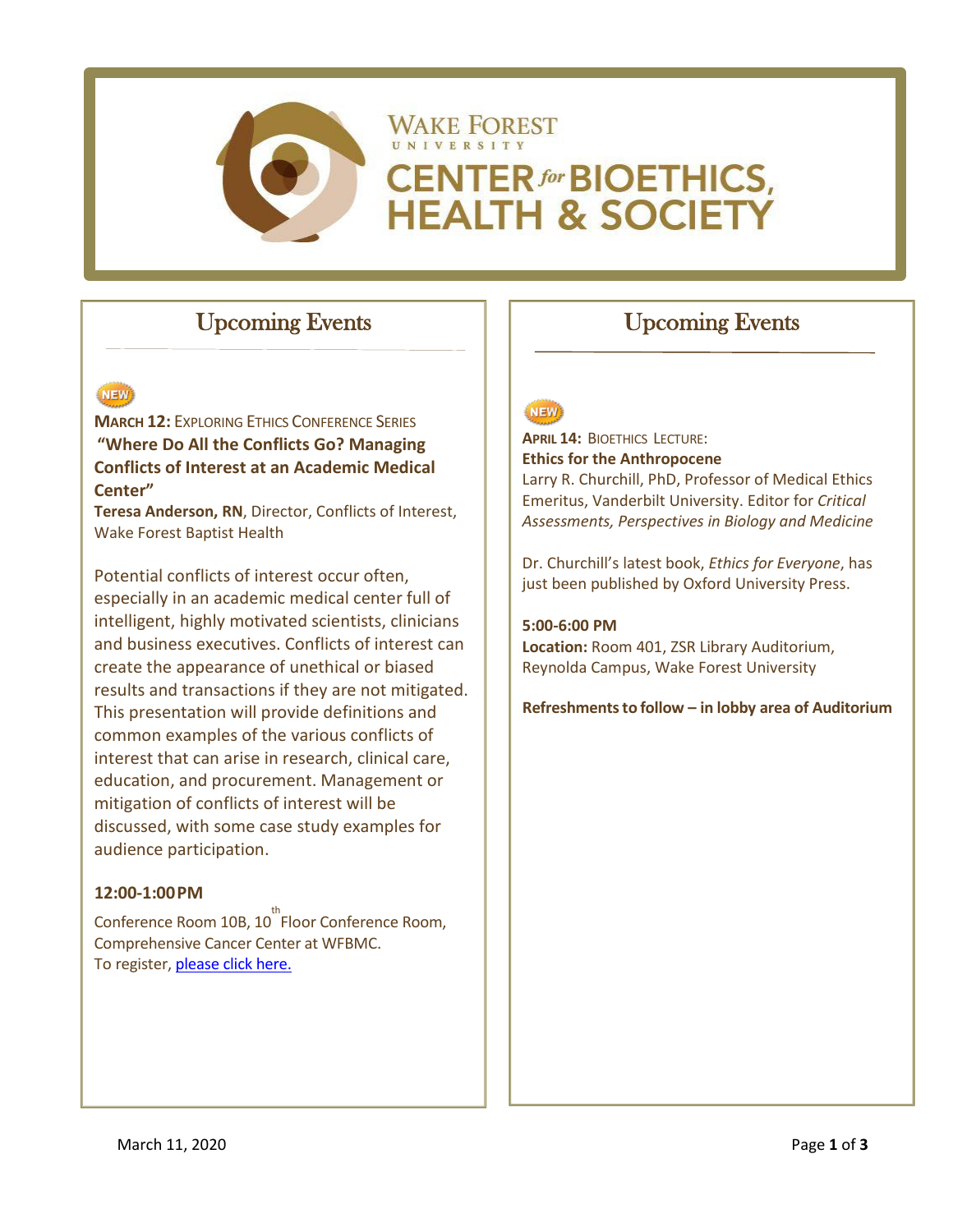### Graduate Program in Bioethics

# Graduate Program in Bioethics

# **ANNOUNCEMENT**

### **GRADUATE CERTIFICATE SUMMER ADMISSION WITH ONLINE COURSES**

Interest in Wake Forest University's Bioethics Graduate Program educational offerings continues to grow beyond our immediate geography. Therefore, the graduate program is now offering summer admission to its certificate options (Graduate Certificate in Bioethics, Graduate Certificate in Biomedical Research Ethics, and Graduate Certificate in Clinical Bioethics).

The Graduate Certificate is a freestanding program of graduate study in which students may take the same courses as students in the Master of Arts in Bioethics graduate program. It is offered to increase the flexibility and attractiveness of graduate study in bioethics, particularly to working professionals who wish to add bioethics knowledge to their professional practice. Summer admission is geared toward individuals interested in taking summer online courses to meet some or all of the graduate certificate requirements.

For more information about Graduate Certificate options, click : [\(http://bioethics.wfu.edu/academic/graduate](http://bioethics.wfu.edu/academic/graduate-%20programs/graduate-certificates/)[programs/graduate-certificates/\)](http://bioethics.wfu.edu/academic/graduate-%20programs/graduate-certificates/)

and/or contact Vicky Zickmund [\(zickmuvl@wfu.edu\)](mailto:zickmuvl@wfu.edu)

**The Bioethics Graduate Program at Wake Forest University is accepting applications for Summer 2020 (certificate/online courses), Fall 2020 and Spring 2021 admission.**

The Program provides an educational opportunity in bioethics for current and future professionals, including health care providers, researchers in biomedicine and the life sciences, lawyers, and professionals in health and research administration and the biotechnology industry.

The program is attractive to working professionals as well as students in pre-health, pre-law, and humanities programs who will continue onto professional schools and/or doctoral programs. The students in the Bioethics program bring a diversity of academic, employment, and life experiences to the classroom. The program faculty is nationally recognized in the field of bioethics.

The small class sizes and versatile curricular options enable students to tailor the program to their individual interests. The program emphasizes face-to face interaction, promotes scholarly and interpersonal communicative capabilities, and fosters close relationships among students, faculty and alumni.

The Graduate Program offers a Master of Arts degree and three Graduate Certificate options, as well as several joint degree options. The program is flexible for both full and part-time study.

For more information, including program philosophy, course and faculty listings, and application procedures, please contac[t Vicky Zickmund,](mailto:zickmuvl@wfu.edu) (336-716- 1499) as well as visit the website: [http://bioethics.wfu.edu/academic/graduate](http://bioethics.wfu.edu/academic/graduate-programs%C2%A0)[programs](http://bioethics.wfu.edu/academic/graduate-programs%C2%A0)